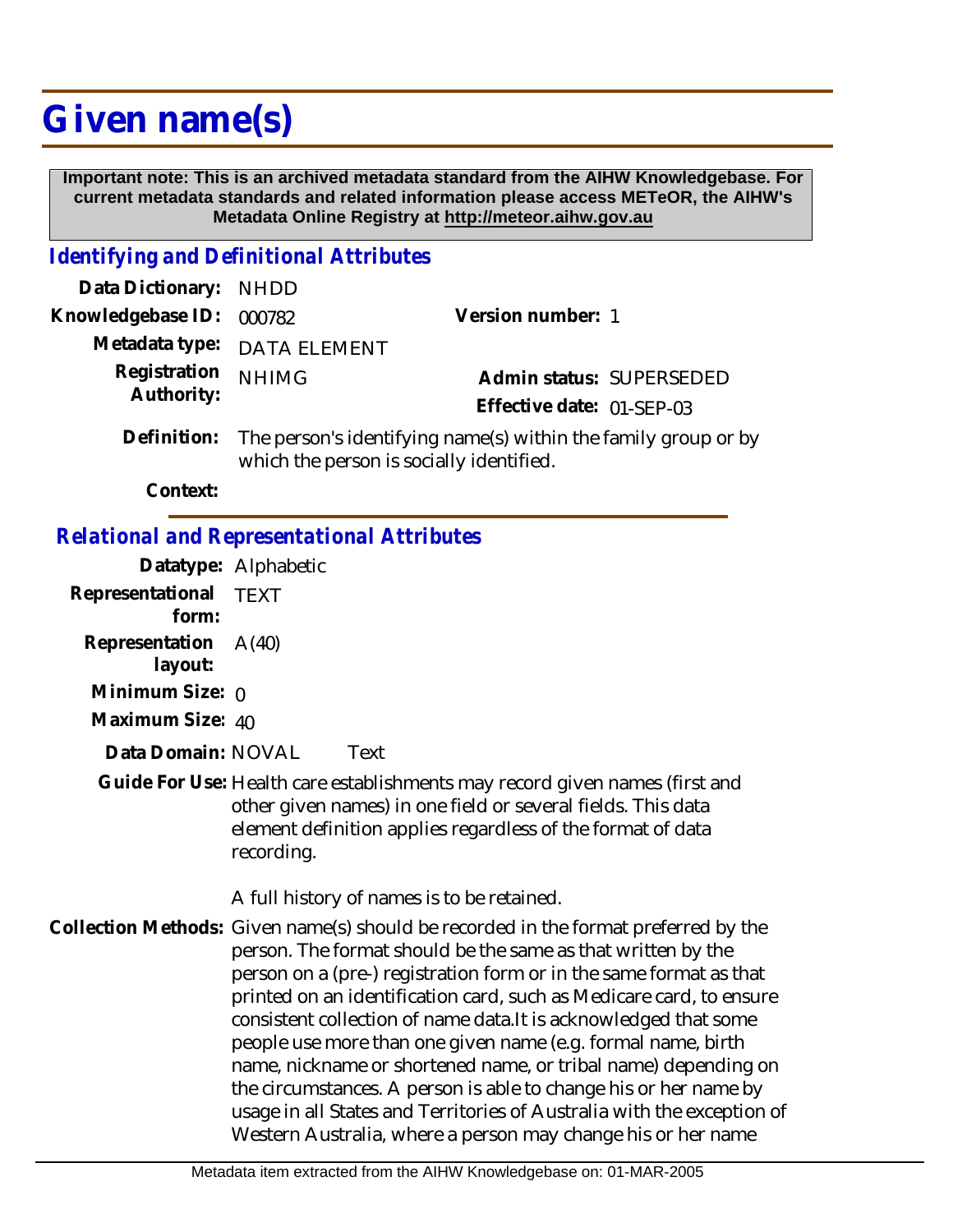under the Change of Name Act.A person should generally be registered using their preferred name as it is more likely to be used in common usage and on subsequent visits to the health care establishment. The person's preferred name may in fact be their legal (or Medicare card) Name. The Name type data element can be used to distinguish between the different types of names that may be used by the person.

The following format may assist with data collection: What is the given name you would like to be known by?

Are you known by any other given names that you would like recorded? If so, what are they?

\_\_\_\_\_\_\_\_\_\_\_\_\_\_\_\_\_\_\_\_\_\_\_\_\_\_\_\_\_\_\_\_\_\_\_\_\_\_\_\_\_\_\_\_\_\_\_\_\_\_\_\_\_\_\_\_\_\_\_\_

Please indicate the `type? of given name that is to be recorded:

(a) Medicare card name (if different to preferred name).

(b) Alias (any other name that you are known by).

\_\_\_\_\_\_\_\_\_\_\_\_\_\_\_\_\_\_\_\_\_\_\_

\_

Do not delete or overwrite a previous given name: Whenever a person informs the establishment of a change of given name (e.g. prefers to be know by their middle name), the former name should be recorded according to the appropriate Name type. Example - Georgina Smith informs the hospital that she prefers to be known as 'Georgina'. Record 'Georgina' as her preferred given name and record 'Mary' as the Medicare card given name. Example - The establishment is informed that 'Baby of Louise Jones' has been named 'Mary Jones'. Retain 'Baby of Louise' as the newborn name and also record 'Mary' as the preferred given name.

Registering an unidentified health care client:

If the person is a health care client and her/his given name is not known record 'Unknown' in the Given name field and use alias name type. When the person's name becomes known, add the actual name as preferred name type (or other as appropriate). Do not delete or overwrite the alias name of 'Unknown'.

#### Use of first initial:

If the person's given name is not known, but the first letter (initial) of the given name is known, record the first letter in the (preferred) Given name field. Do not record a full stop following the initial.

#### Persons with only one name:

Some people do not have a family name and a given name: they have only one name by which they are known. If the person has only one name, record it in the Family name field and leave the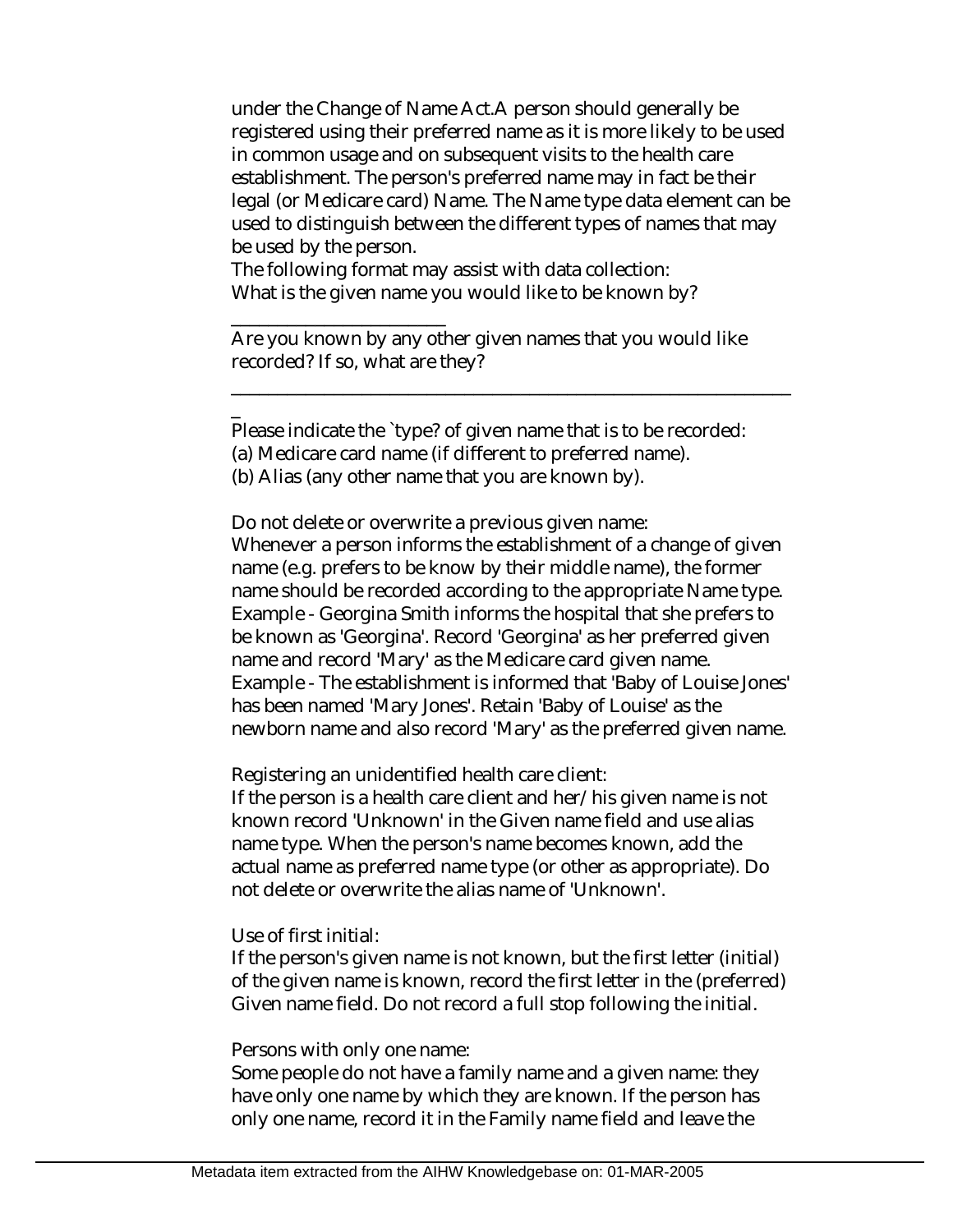Given name blank.

Multiple given names (middle, second, third etc names): All of the person's given names should be recorded in the Given name field, leaving a space between each name.

Record complete information:

If the person has many given names and all of them cannot fit in the field, record as many names in full as possible, in preference to recording initials.

Shortened or alternate first given name:

If the person uses a shortened version or an alternate version of their first given name, record their preferred name, the actual name as their Medicare card name and any alternative versions as alias names as appropriate.

Example - The person's given name is Jennifer but she prefers to be called Jenny. Record 'Jenny' as the preferred Given name and 'Jennifer' as her Medicare card name.

Example - The person's given name is Giovanni but he prefers to be called John. Record 'John' as the preferred Given name and 'Giovanni' as the Medicare card name.

Punctuation:

If special characters form part of the given names they shall be included.

-hyphen (eg. Anne-Maree, Mary-Jane)

Hyphenated names shall be entered with the hyphen. Do not leave a space before or after the hyphen, i.e. between last letter of 'Anne' and the hyphen, nor a space between the hyphen and the first letter of 'Maree'.

-spaces e.g. Jean Claude

If the person has recorded a given name as more than one word, displaying spaces in between the words, record their given names in data collection systems in the same way. e.g. Oscar Peter, Wendy Hilda

Leave a single space between the person's first name and each of their middle names.

Registering an unnamed newborn baby:

An unnamed (newborn) baby is to be registered using the mother?s given name in conjunction with the prefix 'Baby of' . For example, if the baby's mother's Given name is Fiona, then record 'Baby of Fiona' in the (preferred) Given name field for the baby. This name is recorded under the newborn Name type. If a name is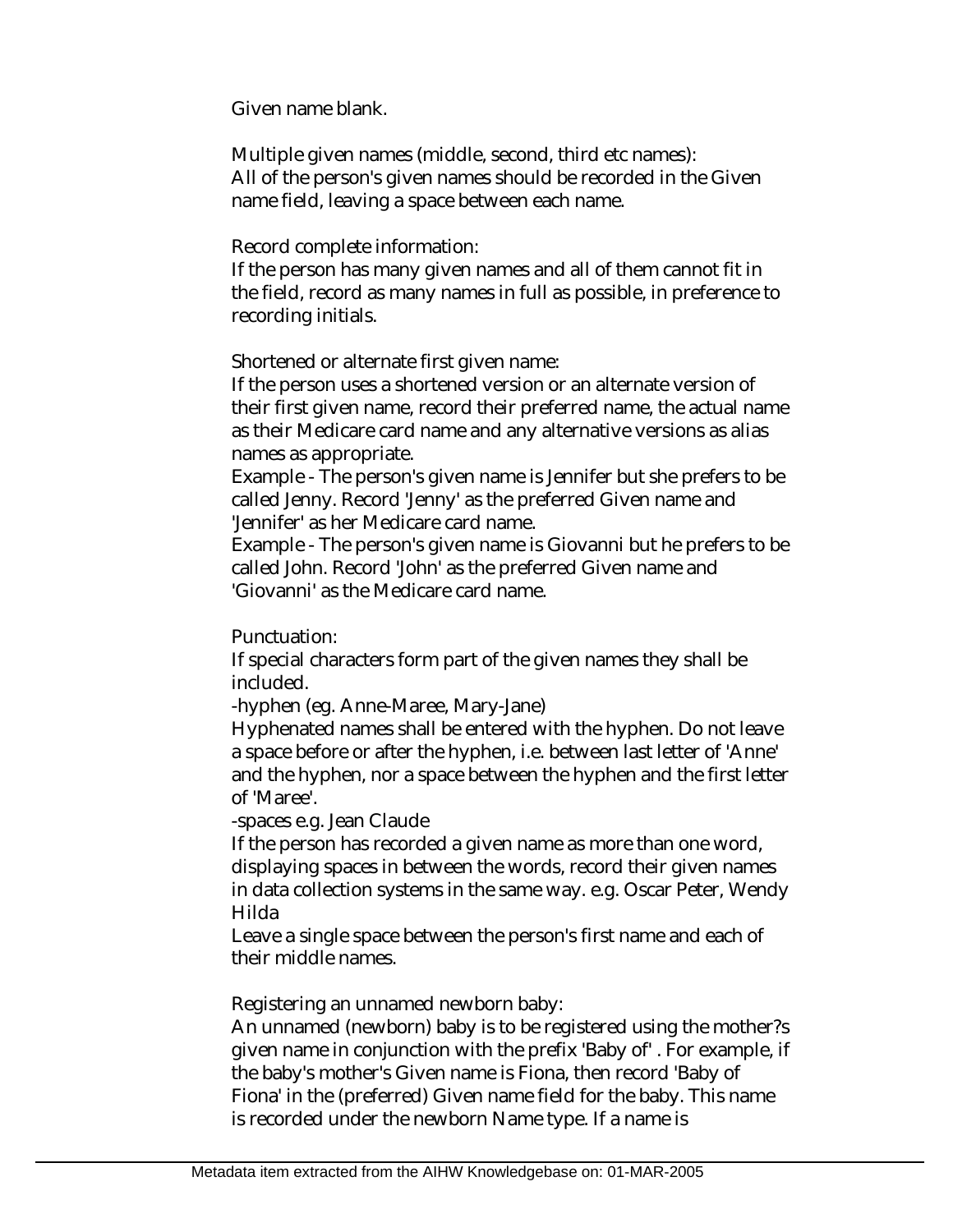subsequently given, record the new name as the preferred Given name and retain the newborn name.

Registering unnamed multiple births:

An unnamed (newborn) baby from a multiple birth should use their mother?s given name plus a reference to the multiple birth. For example, if the baby's mother's given name is Fiona and a set of twins is to be registered, then record 'Twin 1 of Fiona' in the Given name field for the first-born baby, and 'Twin 2 of Fiona' in the Given name field of the second-born baby. Arabic numbers (1, 2, 3 ... ) are used, not Roman numerals (I, II, III ......).In the case of triplets or other multiple births the same logic applies. The following terms should be use for recording multiple births: -Twin

Use Twin i.e. 'Twin 1 of Fiona' -Triplet Use Trip i.e. 'Trip 1 of Fiona' -Quadruplet Use Quad i.e. 'Quad 1 of Fiona' -Quintuplet Use Quin i.e. 'Quin 1 of Fion' -Sextuplet Use Sext i.e. 'Sext 1 of Fiona' -Septuplet Use Sept i.e. 'Sept 1 of Fiona'

These names should be recorded under the newborn Name type. When the babies are named, the actual names should be recorded as the preferred name. The newborn name is retained.

Aboriginal/Torres Strait Islander names not for continued use: For cultural reasons, an Aboriginal or Torres Strait Islander may advise an establishment that they are no longer using the given name that they had previously registered and are now using an alternative current name. Record their current name as the preferred Given name and record their previously recorded given name as an alias name.

Ethnic Names:

The Centrelink Naming Systems for Ethnic Groups publication provides the correct coding for ethnic names.

Misspelled given names:

If the person's given name has been misspelled in error, update the Given name field with the correct spelling and record the misspelled given name as an alias name. Recording misspelled